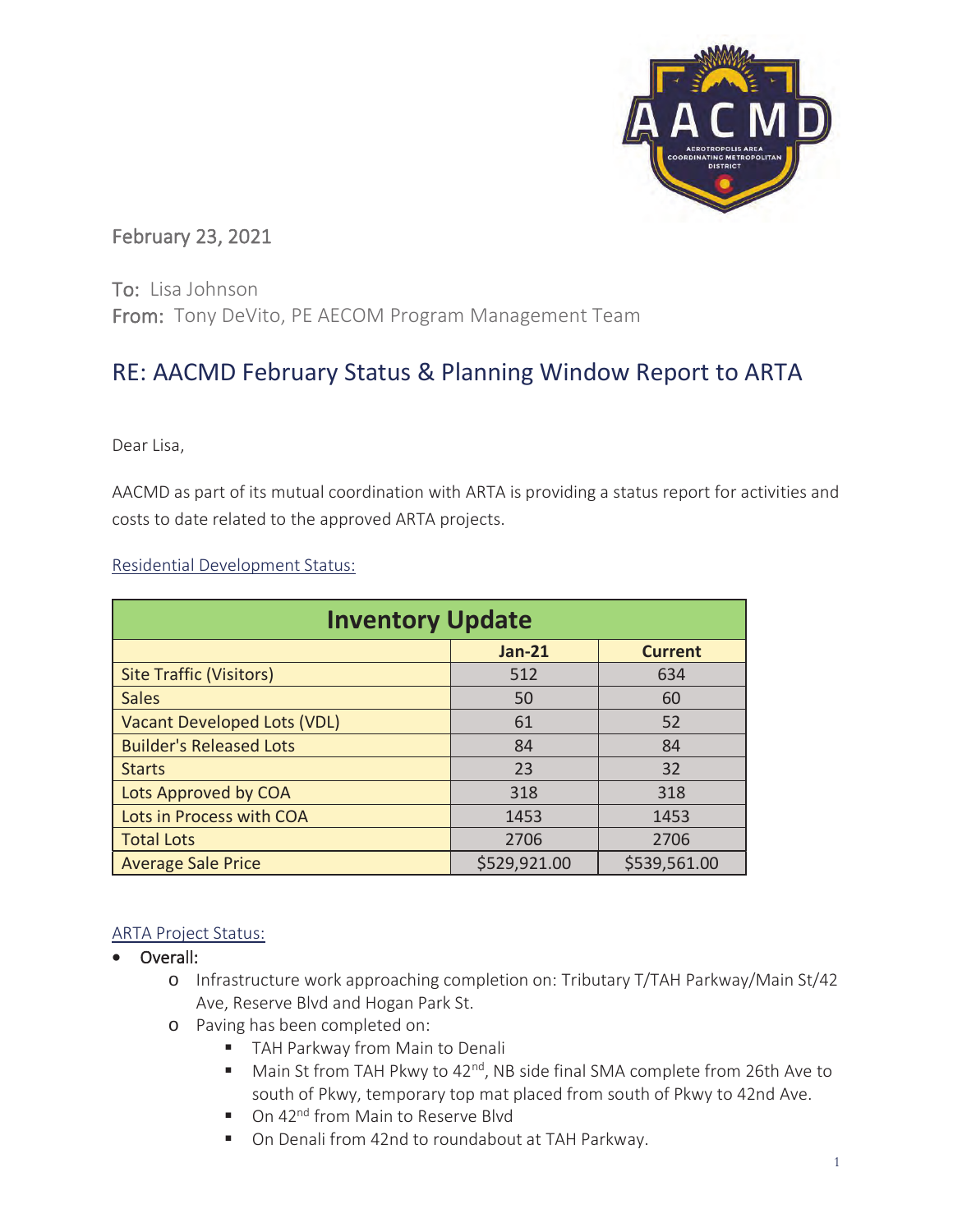

- Reserve Blvd from 38<sup>th</sup> Pkwy to 42<sup>nd</sup>
- Hogan Park Blvd from  $38<sup>th</sup>$  Pkwy to TAH Pkwy
- o Landscaping elements pending now spring contracts due to seasonality constraints, however fine grading and erosion blanketing completed for winter shut down.
- The Aurora Highlands Parkway: Utility and roadway infrastructure is complete from Main St. to Denali Blvd and open to the public. Main Street northbound intersection with the Main St bridge is complete except masonry and lighting. Removal of Gun Club Road is complete from  $26<sup>th</sup>$  Ave to 38<sup>th</sup> Place. Traffic has been switched to Main St. northbound lanes in the interim condition. Eastbound Pkwy bridge work is complete except for parapet walls and railings. Bridge work for Westbound Pkwy Pedestrian underpass is complete except for parapet walls and railings. Work for footings has begun for Hogan Park Blvd. (North-South Collector) bridge over Trib T and footings for Eastbound Pkwy Pedestrian crossing have also begun. Utilities are substantially complete from Denali Blvd to Hogan Park Blvd.
	- $\circ$  Tributary T: The E470 box culvert extension barrel is now complete; wingwalls and apron work have begun, and earthwork grading from commercial site between Main Street and E470 to fill for future TAH Pkwy and E470 interchange is substantially complete. Other channel, pond and trail work continues (grading, concrete, grasscrete, and riprap).
- E470 Interim Connection (right in/out): Project complete.
- E470 Interchange: The project team is planning to submit plans to COA and E470 Authority for the 90% plans. The COA pre-submittal meeting is set for in February of 2021, FOR meeting set for March 24<sup>th</sup>, with 100% PSE package by June/July 2021. Design continues to progress over the next 30 days with upcoming proposed architectural presentation on structure aesthetics to E470 Construction Committee in the next few months.
- I-70 Harvest Rd Interchange: Building on the approved PD1601 from CDOT, the Transportation Demand Management (TDM) meetings with CDOT/COA/ and DRCOG continue monthly with goal towards a negotiated IGA. Plans for a large group TDM workshop to be scheduled in early March 2021. Roadway and bridge design continue to progress over the next 30 days.
- Powhaton Road Design: Conceptual design to commence in March with emphasis to look at intersection options that best connects 26<sup>th</sup>, TAH, Harvest and Powhaton.
- 26<sup>th</sup> Avenue Main St to Harvest: Conceptual design began this month.
- 38<sup>th</sup> Avenue: The project has been split into three portions (1. Picadilly-Tibet; 2. Tibet-E470; 3. Odessa -Picadilly-Odessa) to expedite plan approval and facilitate potential construction (by others) of the portion between Picadilly and Tibet. Phase one Infrastructure plans are 95% complete. Phases two and three SWMP and Infrastructure plans are 85% complete with outstanding items related to Tributary T and First Creek crossings and CLOMR the long lead items prior to initial submission. Grading and some paving of portion 1 was started by Majestic's Metro District and now completed. Grading of the northern section of portion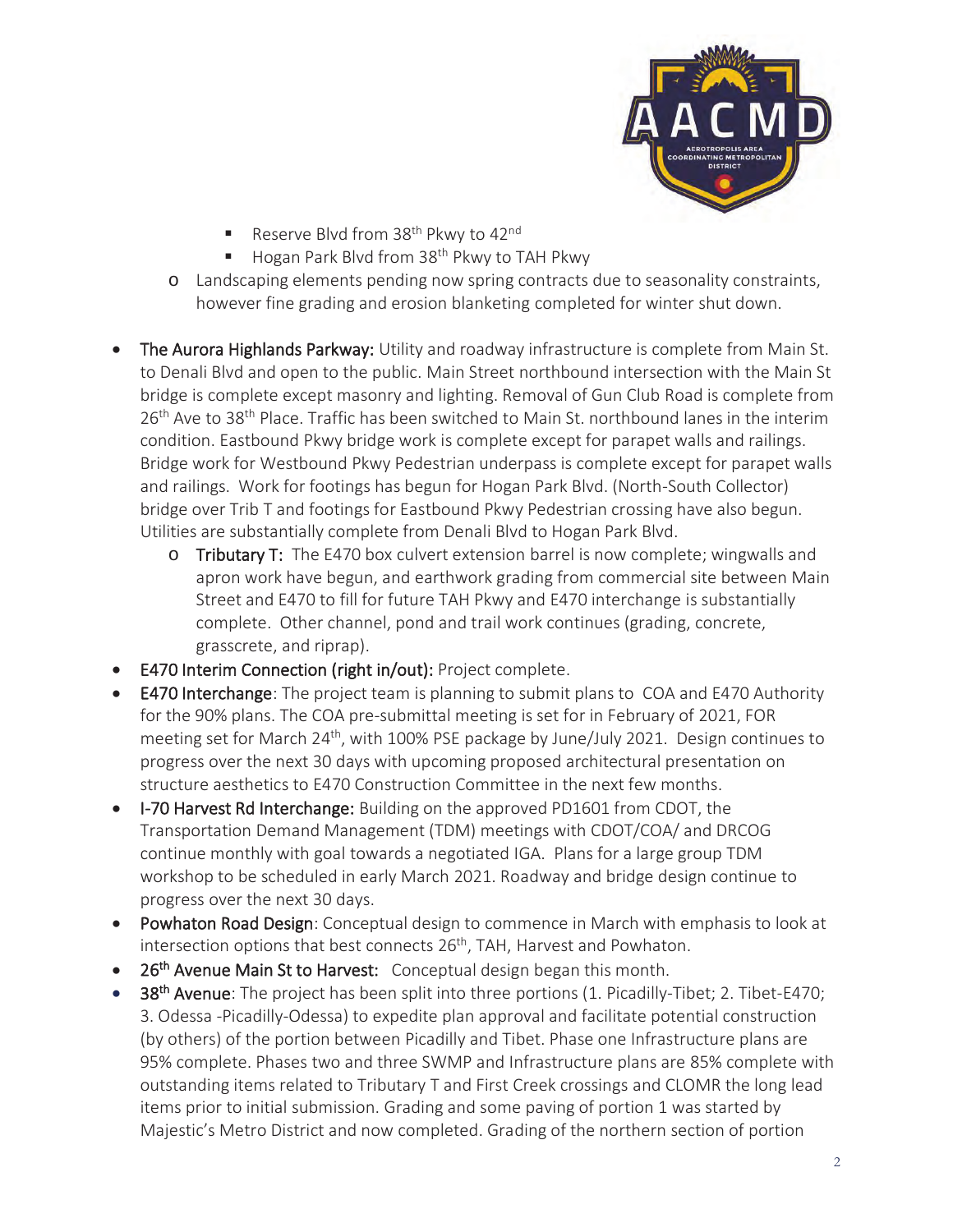

from Himalaya to Odessa by TCMD. Design is projected to progress over the next 30 days. AACMD continues to work with ARTA's counsel and the City to coordinate responsibilities and commitments along the corridor.

## ARTA Costs to Date:

The District has approved, ratified and allocated funds for potential ARTA obligations as follows:

**2/24/2021** From Draw 32, dated Feb. 8, 2021

| <b>ARTA</b><br>Project | <b>Project Description</b>                  | <b>Total Project</b><br>Cost |                     | <b>ARTA Share</b><br><b>Budget</b> |              | <b>ARTA Share</b><br><b>Budget</b> |         | <b>ARTA Share Total</b><br>(Spent to Date) |             | <b>AACMD Shared</b><br><b>ARTA Projects</b> |                 |  | <b>AACMD</b><br><b>Other Projects</b> |
|------------------------|---------------------------------------------|------------------------------|---------------------|------------------------------------|--------------|------------------------------------|---------|--------------------------------------------|-------------|---------------------------------------------|-----------------|--|---------------------------------------|
|                        |                                             |                              |                     | $(2018 - 2019)$                    |              | (2020)                             |         |                                            |             | (Spent to Date)                             |                 |  | (Spent to Date)                       |
| A                      | 48th Avenue - E470 to Main St               | \$                           | 1,714,944           | Ś                                  |              |                                    |         |                                            | 1,875       |                                             | 3,483           |  |                                       |
| B                      | 48th Avenue - Main St to Harvest            |                              | 2,128,896           | Ś                                  |              |                                    |         |                                            | 502         |                                             | 932             |  |                                       |
| C                      | 48th Avenue - Harvest to Powhaton           |                              | 4,257,792           | Ś                                  |              |                                    |         |                                            |             |                                             |                 |  |                                       |
| D                      | 38th Avenue - Himalaya to E470 (NB)         | \$                           | 14,931,280          | Ś.                                 | 746,564      |                                    |         |                                            | 959,400     |                                             |                 |  |                                       |
| E                      | 38th Avenue - Himalaya to E470 (SB)         |                              | 8,039,920           | S                                  | 746,564      |                                    |         |                                            | $18,851$ \$ |                                             |                 |  |                                       |
| F                      | TAH Parkway - E470 to Main St               |                              | 3,674,880           | S                                  | 3,674,880    |                                    |         |                                            | 9,895,943   | <sup>\$</sup>                               | 16,317,821      |  |                                       |
| G                      | TAH Parkway - Main St to Denali Blvd        |                              | 2,939,904           | S                                  | 2,939,904    |                                    |         |                                            |             |                                             |                 |  |                                       |
| H                      | TAH Parkway - Denali Blvd to Powhaton       |                              | 9,159,360           |                                    |              |                                    |         |                                            | 15.821      |                                             | 21,849          |  |                                       |
|                        | 26th Avenue - E470 to Main St               |                              | 1,123,584           |                                    | 1,123,584    |                                    |         |                                            | 261,074     | S                                           | 484,853         |  |                                       |
| J                      | 26th Avenue - Main St to Harvest            |                              | 3,370,752           | S                                  |              |                                    |         |                                            |             |                                             |                 |  |                                       |
| К                      | 26th Avenue - Harvest to Powhaton           |                              | 5,085,696           | S                                  |              |                                    |         |                                            | 18,600      |                                             | 34,542          |  |                                       |
| L                      | Powhaton Road - I-70 to 26th St             | Ś.                           | 12,303,200          |                                    |              |                                    |         |                                            | 262,247     |                                             | 23,711          |  |                                       |
| M                      | Powhaton Road - 26th St to 48th             |                              | 20,820,800          | Ś                                  |              |                                    |         |                                            |             |                                             |                 |  |                                       |
| N                      | Powhaton Road - 48th to 56th                |                              | 16,848,000          |                                    |              |                                    |         |                                            |             |                                             |                 |  |                                       |
| O                      | E470/38th Interchange                       |                              | 24,000,000          | Ś.                                 | 2,400,000    |                                    |         |                                            | 4,673,803   | \$                                          | 20,976          |  |                                       |
| P                      | I-70 Interchange                            | Ś.                           | 36,000,000          | Ś.                                 | 2,880,000    |                                    |         |                                            | $36,462$ \$ |                                             |                 |  |                                       |
| Q                      | Powhaton Interim Interchange                |                              | 6,080,000           | Ś.                                 | 608,000 \$   |                                    | 608,000 |                                            | 1,539,120   |                                             |                 |  |                                       |
| $\mathsf{R}$           | Picadilly Interchange (NEATS) (Design Only) | Ŝ.                           | 2,472,000           | Ś                                  |              |                                    |         |                                            |             |                                             | 18,509          |  |                                       |
| $\mathbf 0$            | Cost Verification                           |                              |                     |                                    |              |                                    |         |                                            | 113,669     |                                             | 374,851         |  |                                       |
|                        |                                             |                              | Total \$174,951,008 |                                    | \$15,119,496 | Ś.                                 | 608,000 | Ś.                                         | 17,797,367  | Ŝ.                                          | $17,301,526$ \$ |  | 40,253,845                            |
|                        | All Projects Total Spent to Date            |                              |                     |                                    |              |                                    |         | \$75,352,738                               |             |                                             |                 |  |                                       |

ACMD has requested reimbursement of cost to date. AACMD will be holding its next meeting on March 18, 2021 to ratify any outstanding costs incurred and will report those on our next report.

ARTA - Future Projections:

ARTA total projects  $(2018\zeta) = \zeta$ 174,951,008. Approximate percent complete = 10%

AACMD Project Status and Costs (Approximate Costs):

- Approximately \$22M and \$73M (Includes ARTA) in design and construction contracts;
- $\bullet$  Incurred approximately \$75M in design and construction.
- Projected NOA's over next 90 days of  $$2M$  depending on approvals, see list below.
- The following projects (not ARTA associated) are in design:
	- o Preliminary Plan 02 Tributary T/Landscaping Conceptual Merrick
	- o Preliminary Plan 03 Southwest collector and 26<sup>th</sup> Avenue Cage
	- o Preliminary Plan 04 Central Collector -Cage/HR Greene
	- o 38th Parkway (Powhaton-Monaghan) -On Hold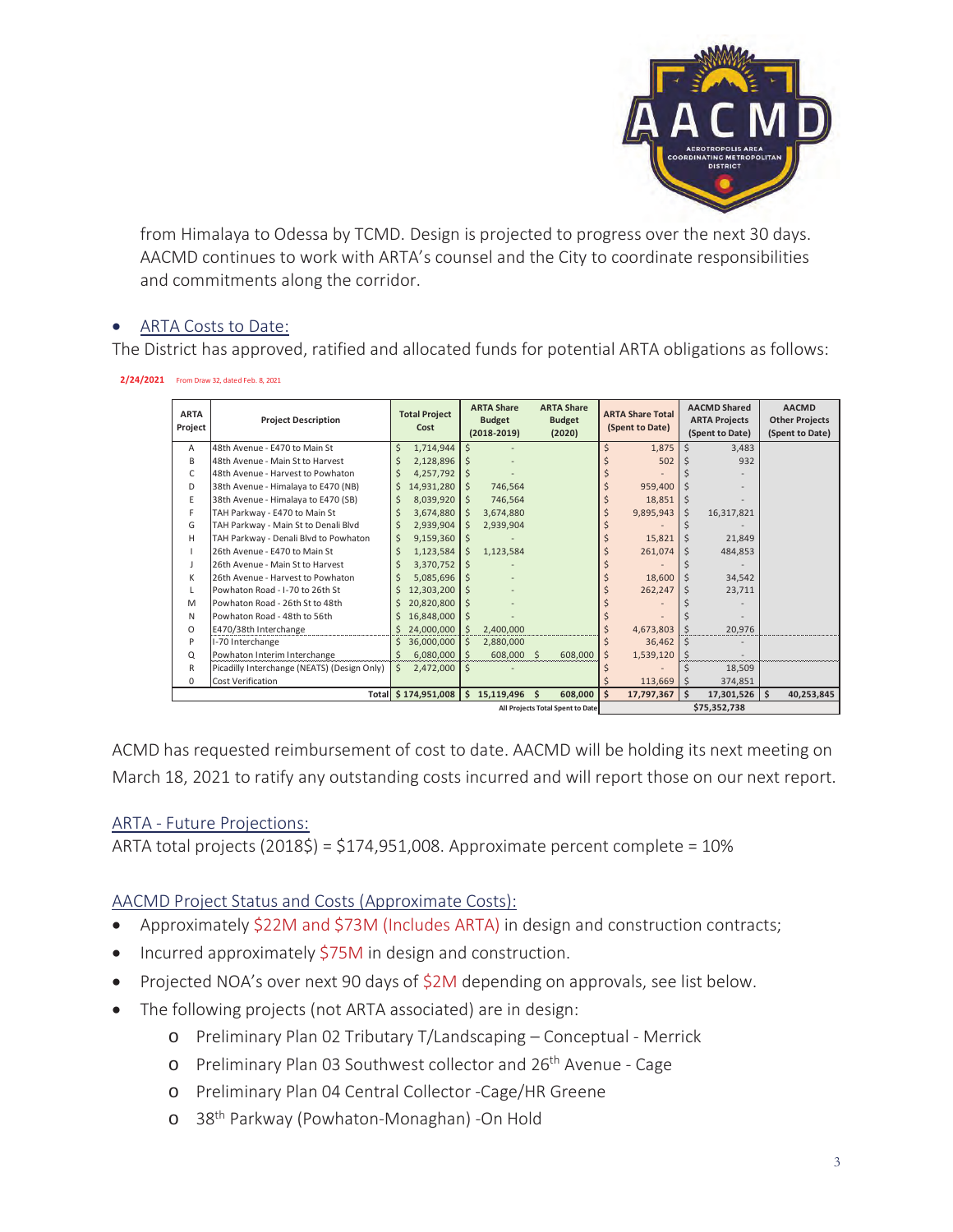

- o 38th Parkway (Reserve-Powhaton) On Hold
- o Recreational Center 01 Working with pool designer for site layout
- o Park Site 02
- o Park Site 03
- o ATEC (Section 21) Grading (Pending Stormwater Plan Approval)
- The following projects are being constructed:
	- o 42nd Avenue Phase 1 Paving Phase 1a complete, Phase 1b to begin after COA 36" waterline complete on north side, approximately April 2021.
	- o 42nd Avenue Phase 2 Paving and striping complete, sidewalk underway
	- o Reserve Boulevard from  $42^{nd}$  to  $38^{th}$  Parkway Paving and striping complete, sidewalk underway
	- o Main Street Phase 3 Paving Northbound complete with temporary top mat to be removed and replaced with permanent SMA approximately May/June 2021
	- o E470 Project Monumentation–Community Markers 5A & 5B at N & S limits facing E470- substantially complete, except sign and electrical to complete in March 2021.
	- o Street Lighting. Light pole base installation continues along southbound Main Street. Light pole installation has begun and completion on Denali Blvd by end of February.
	- o New Laydown Yard & Haul Road Grading and asphalt millings grading substantially complete. Contractors to complete move to new yard by end of February 2021.
	- o COA 36" waterline installation is complete under southbound Main St from 26<sup>th</sup> Ave to 38<sup>th</sup> Place. Work continues under southbound Main St from 38<sup>th</sup> Place to 42<sup>nd</sup> Ave and under 42 Ave from Main St to Denali Blvd
- The following projects are anticipated to go to construction in next 30 days:
	- o Because long lead time required. Purchase of 60" Water Line Pipe & Valves material only procurement. (Prairie Water Line).
- The following projects are anticipated to go to construction in next 90 days:
	- o Decision on Perimeter Wall Construction. (Pending Planning Commission Approval)
	- o 42<sup>nd</sup> Ave Phase 1b (north side which was pending waterline construction)
	- o Southbound Main St between 26<sup>th</sup> Ave and south of TAH Pkwy (Ph 1), southbound Main St between 38<sup>th</sup> Pl and 42<sup>nd</sup> Ave (Ph 2), and traffic signals at TAH Pkwy and Main St. (Ph 3 not part of original Ph 3 bid)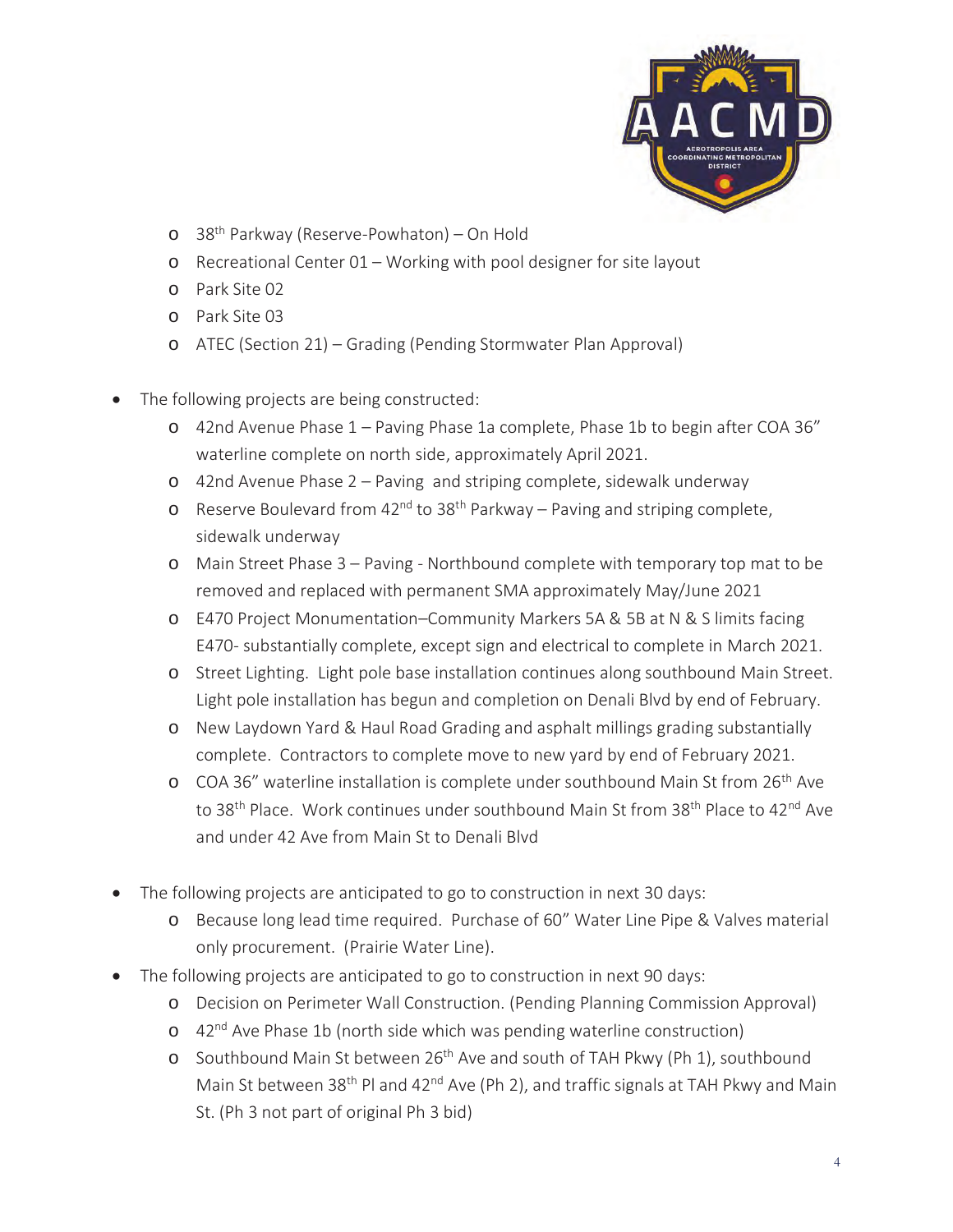

- The following projects have been completed:
	- o Site Demolition (Removal of Gun Club Rd north of 38<sup>th</sup> Place remains)
	- o Main Street Phases 1&2, Denali Boulevard Phases 1&2, 42<sup>nd</sup> Avenue Phases 1a&2, 38<sup>th</sup> Parkway and Reserve Boulevard – Grading
	- o 38th Parkway (Reserve-Powhaton Xcel Corridor) Grading
	- o Main Street Phase  $1(26<sup>th</sup>-Pkwy) all work complete northbound side.$
	- o Main Street Phase 2 (Pkwy-42<sup>nd</sup>) all work complete
	- o Denali Boulevard (Pkwy-42nd) all work complete
	- o 38<sup>th</sup> Place (E470-Main)
	- o 42<sup>nd</sup> Avenue Phase 1a
	- o Interim Water Connection (E470-Main)
	- o Entry Monument
	- o 42<sup>nd</sup> Avenue Phase 2 (Denali Blvd to Reserve Blvd) –complete except sidewalk
	- o Hogan Park Blvd (TAH Pkwy to 38<sup>th</sup> Pkwy) complete except sidewalk.
	- o 38th Parkway (Reserve-Powhaton) Grading
	- o 38th Parkway (Powhaton-Monaghan) Grading
	- o TAH Parkway Grading
	- $o$  Tributary T Grading
	- o COA 36" Waterline (AACMD Early Action Project)
	- o Denali Boulevard Phase 1
- Consultants Currently Under Contract and Working on ARTA Projects:

Program Management/Assistance: AECOM/Summit Strategies Cost Verification: Schedio Civil/Traffic Engineering: HR Green, FHU, BLN, Merrick and Cage Environmental: ERC and SRM Surveying: Aztec Geotechnical: CTL and Kumar Construction Management: AECOM/JHL Subsurface Utility Engineering: LambStar Landscaping: Norris Design

Please feel free to contact me at 303-349-0180 or anthony.devito@aecom.com with any questions or additional information you may need.